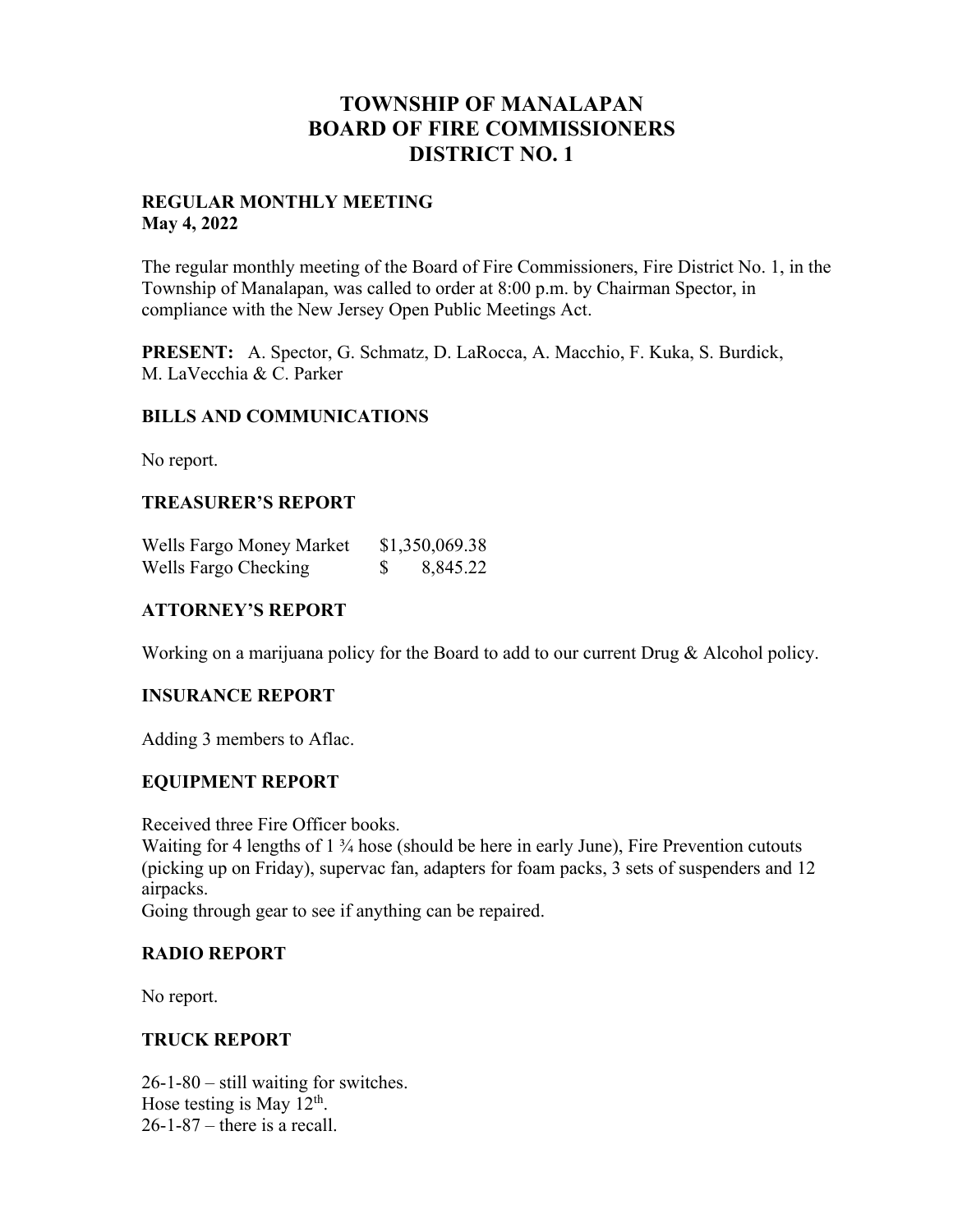## **CHIEF'S REPORT**

48 calls for the month of April. Requesting \$85 for a replacement hydrant bag for 26-1-80.

## **MEMBERSHIP REPORT**

No report.

### **ASSOCIATION REPORT**

Looking to purchase 4 computers at \$499 each for the Radio Shack at the Satellite and Main House, the Association Office and the Line Office. There is a broken windowpane in the upstairs conference room.

### **TRUSTEES' REPORT**

No report.

### **OLD BUSINESS**

See attached.

### **NEW BUSINESS**

Commissioner LaRocca made a motion to pay all vouchers; this was seconded by Commissioner Macchio. All voted aye.

Commissioner LaRocca made a motion for \$85 to purchase a hydrant bag; this was seconded by Commissioner Spector. All voted aye.

Commissioner LaRocca made a motion for \$2,500 to purchase 4 new computers; this was seconded by Commissioner Schmatz. All voted aye.

Commissioner LaRocca made a motion to trade in an old mower to Pantano Nursery for a Stihl high pressure power washer valued at \$1,550.99; this was seconded by Commissioner Macchio. All voted aye.

Commissioner Schmatz made a motion for \$500 to purchase harnesses for the bail out system; this was seconded by Commissioner LaRocca. All voted aye.

Commissioner LaRocca to look into pricing for a fence around the dumpsters.

Commissioner Schmatz would like to set up a Commissioner's Amazon account.

Meeting opened to the public at 8:24 p.m.

A motion was made by Commissioner Spector to adjourn; it was seconded by Commissioner Schmatz and all voted aye.

Meeting adjourned at 8:25 p.m.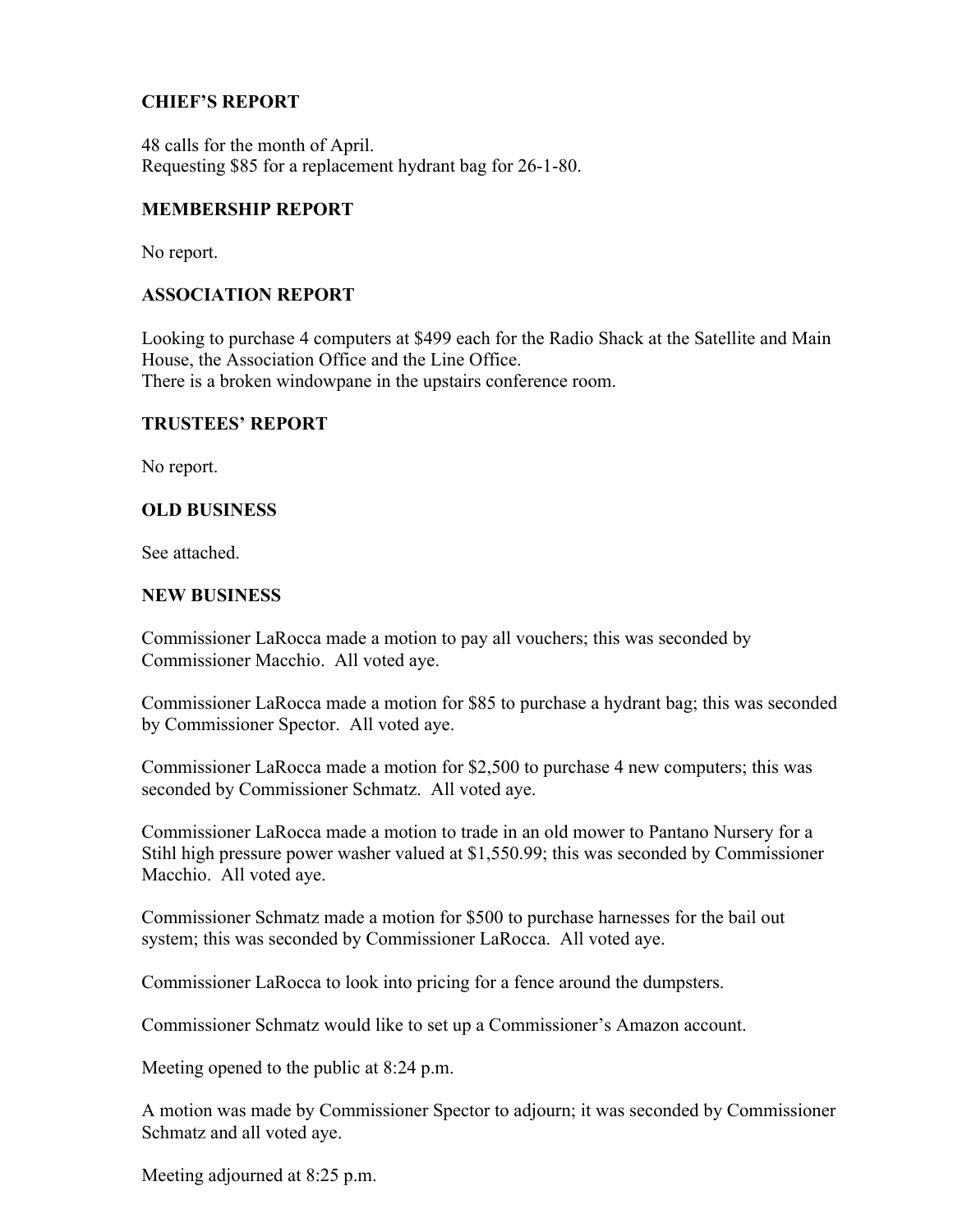Respectfully submitted, George Schmatz, Treasurer